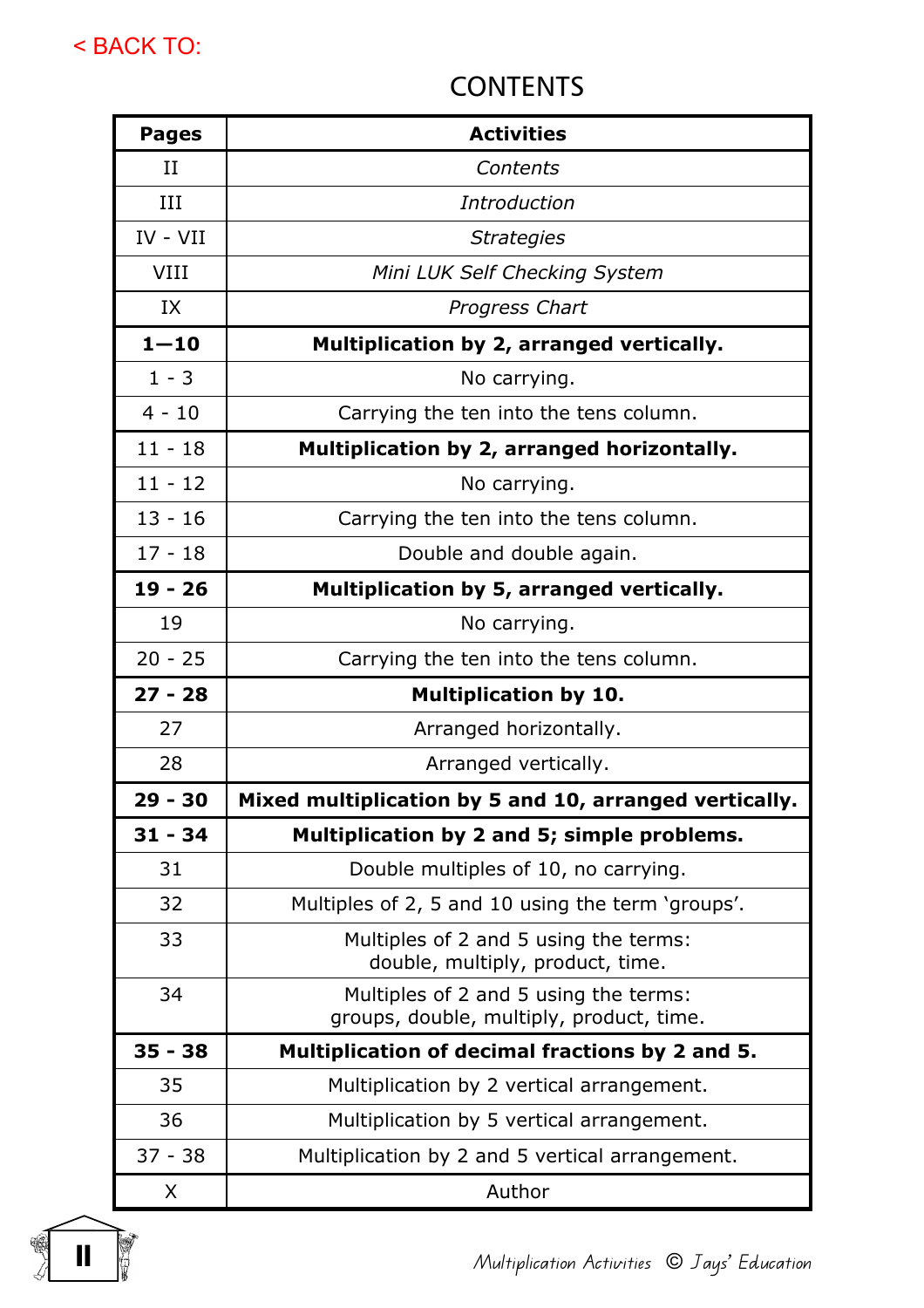### INTRODUCTION

Numeracy refers to student's flexibility with numbers, to the understanding of the meaning of numbers and number systems, and to the ability to apply this knowledge and skills to solve problems.

Every child should be taught the basic mathematical skills that allow him/her to function well in their daily lives.

An increased importance is placed on using problem solving as the core component of teaching mathematics. Solving problems is an integral part of today's maths programs. However, mathematical problem solving is a complex activity requiring reasonable level of automaticity in recall and application of fundamental number skills.

Young children do not yet have an adequate base of number knowledge and skills to solve number problems. Tasks that are too advanced and too complex frustrate the students and discourage them from trying new strategies to acquire essential mathematical skills and develop a positive disposition towards mathematics.

Many children have a poorly developed visual memory and associated visual skills. Individual recognition in mathematical representation plays a critical role in the development of patterns and structures, absorption and generalisation of mathematical concepts and strategies.

#### Students need a structured approach,

concepts clearly and systematically presented and sufficient time allowed to participate in acquiring new skills. Students need to see and understand mathematical patterns and structures and recognise mathematical similarities.

Jays' workbook programs provide handy strategies to teach the students skills needed to perform relatively simple mathematical tasks. Students are encouraged to master basic number facts and learn simple computation procedures necessary for solving mathematical problems.

"Multiplication Activities" will develop automaticity in recalling basic number facts and in choosing and applying the most suitable computational procedures.

The important feature of automaticity is a fast recall and efficient and effective cognitive processing.

It is essential to address automaticity in basic number skills together with learning fundamental strategies for basic computations. The application of correct strategies will bring on valuable cognitive changes associated with increased efficiency of working memory and more successful meaningful engagement with complex tasks. Tasks that require multiplication depend on the recall of multiplication facts (tables), on the understanding the concept of place value and on the skill to multiply 2 and more digit numbers by one digit numbers.

Students will develop the capacity for spontaneous generalisation, they will be able to transfer learned skills and strategies to new situations.

Workbooks preceding "Multiplication "Multiplication Activities" are:

- ⇒ Tens and Once
- $\Rightarrow$  Multiples of 2 and 20
- $\Rightarrow$  Concept of 100 Multiples of 5 and 10
- $\Rightarrow$  Multiply 2, 3, 4, 5
- $\Rightarrow$  Multiplication level 1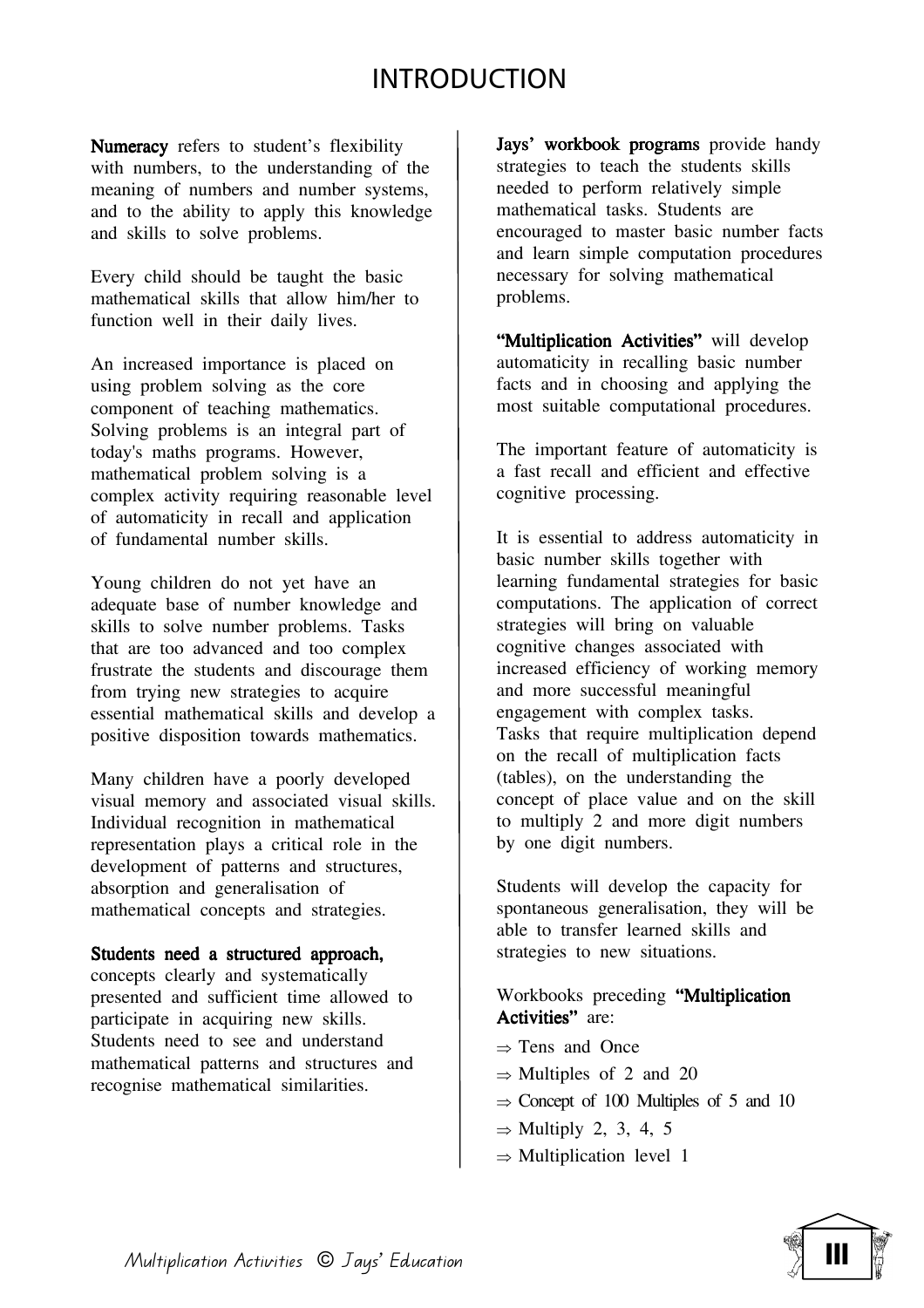Strategies and suggestions page by page.

Page 1

| Figure 7                                  |                          |                                          |                                                 |                                                 |
|-------------------------------------------|--------------------------|------------------------------------------|-------------------------------------------------|-------------------------------------------------|
| 40                                        |                          |                                          | 40                                              | 40                                              |
| $\frac{x2}{80}$                           | $\frac{x2 \times 2}{80}$ | or                                       | $2 \times 40 = 2 \times 4 \times 10 = 80$       |                                                 |
| $\frac{300}{600}$                         | $\frac{3}{80}$           | or                                       | $2 \times 300 = 2 \times 3 \times 10 \times 10$ |                                                 |
| $\frac{x2}{600}$                          | $\frac{x2}{60}$          | $\frac{x2}{60}$                          | or                                              | $2 \times 300 = 2 \times 3 \times 10 \times 10$ |
| $\frac{x2}{600}$                          | $\frac{x2}{60}$          | $\frac{x2}{60}$                          | or                                              | $2 \times 30 + 2 \times 4$                      |
| $\frac{x2}{68}$                           | $\frac{x2}{6}$           | $\frac{x2}{6}$                           | or                                              | $2 \times 5 = +10$                              |
| $\frac{x2}{130}$                          | or                       | $2 \times 5 = +10$                       |                                                 |                                                 |
| $\frac{54 \times 2 = 108}{130}$           | or                       | $\frac{8}{10}$                           |                                                 |                                                 |
| $\frac{56 \times 2 = 100}{108}$           | or                       | $\frac{54 \times 2}{10}$                 | 108                                             |                                                 |
| $\frac{132 \times 2 \times 2 = 128}{128}$ | $32 \times 4 =$          | $\frac{32 \times 2 \times 2 = 120}{128}$ |                                                 |                                                 |
| $\frac{32 \times ($                       |                          |                                          |                                                 |                                                 |

VI Multiplication Activities © Jays' Education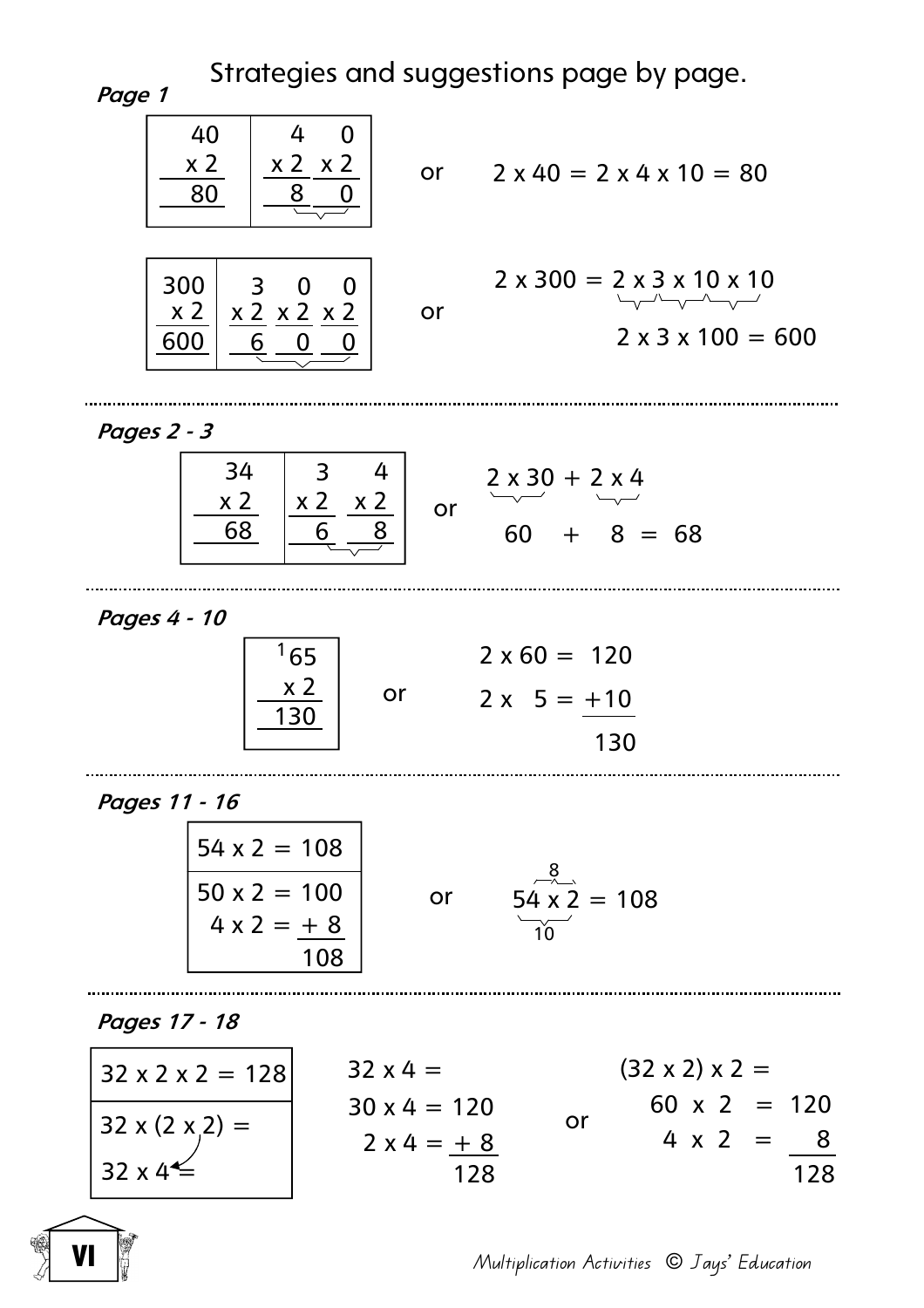Multiply the numbers by 2 .



Multiplication Activities  $\bigcirc$  Jays' Education 2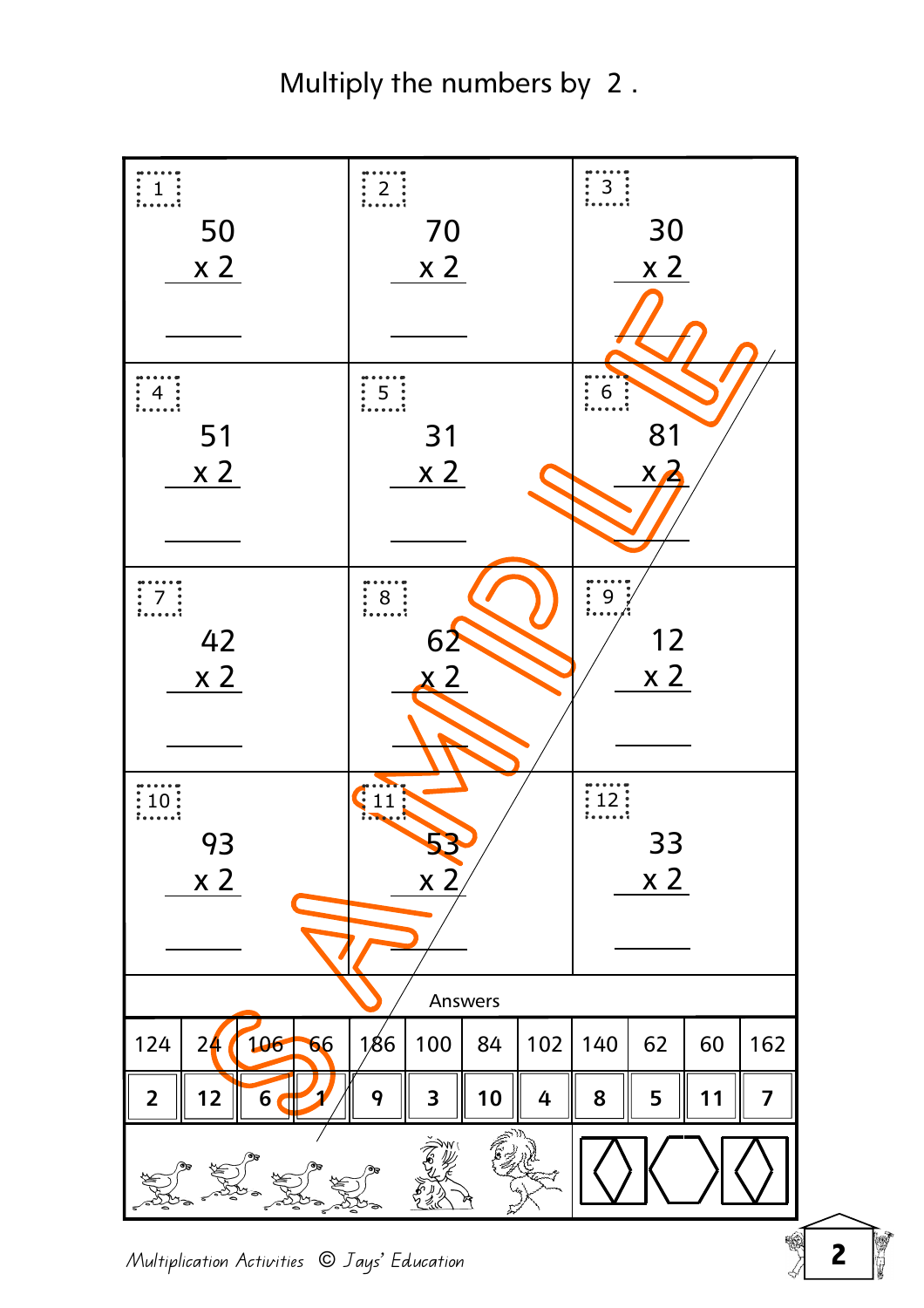Double the prices.



Multiplication Activities  $\bigcirc$  Jays' Education 16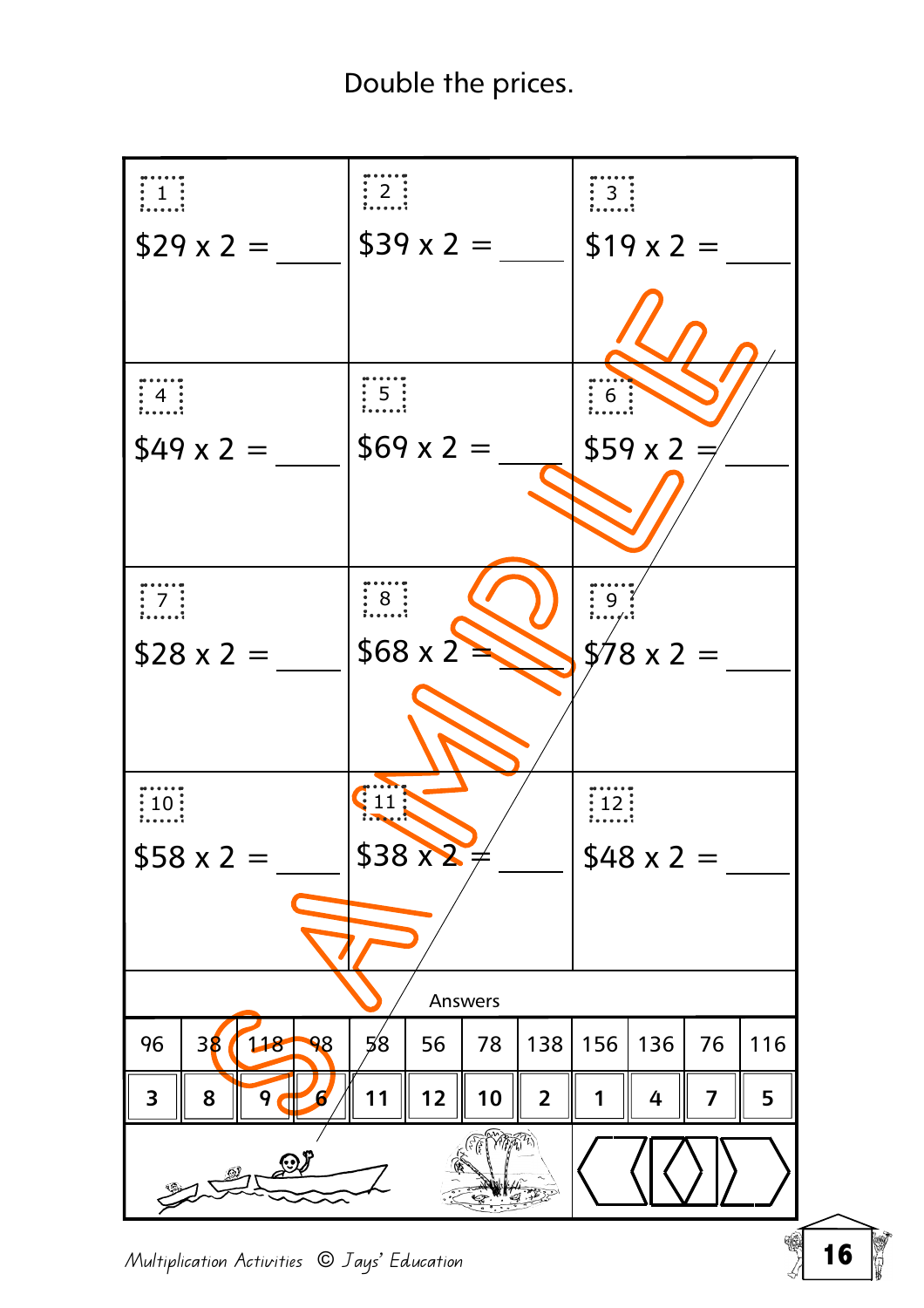Multiply the prices by 5 .



**21**  $\frac{1}{9}$  **21**  $\frac{1}{9}$  **Aultiplication Activities © Jays' Education**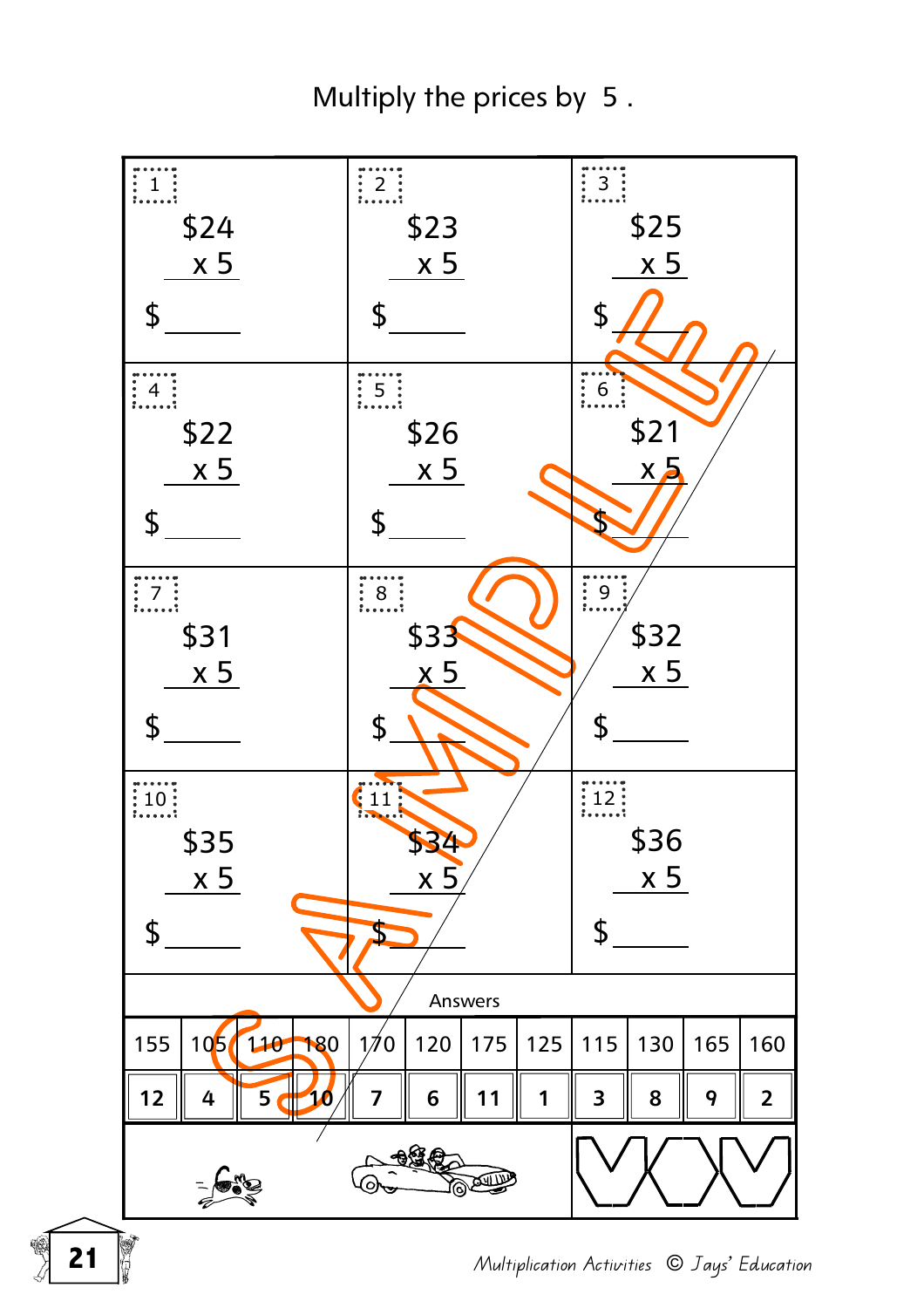What is the price?